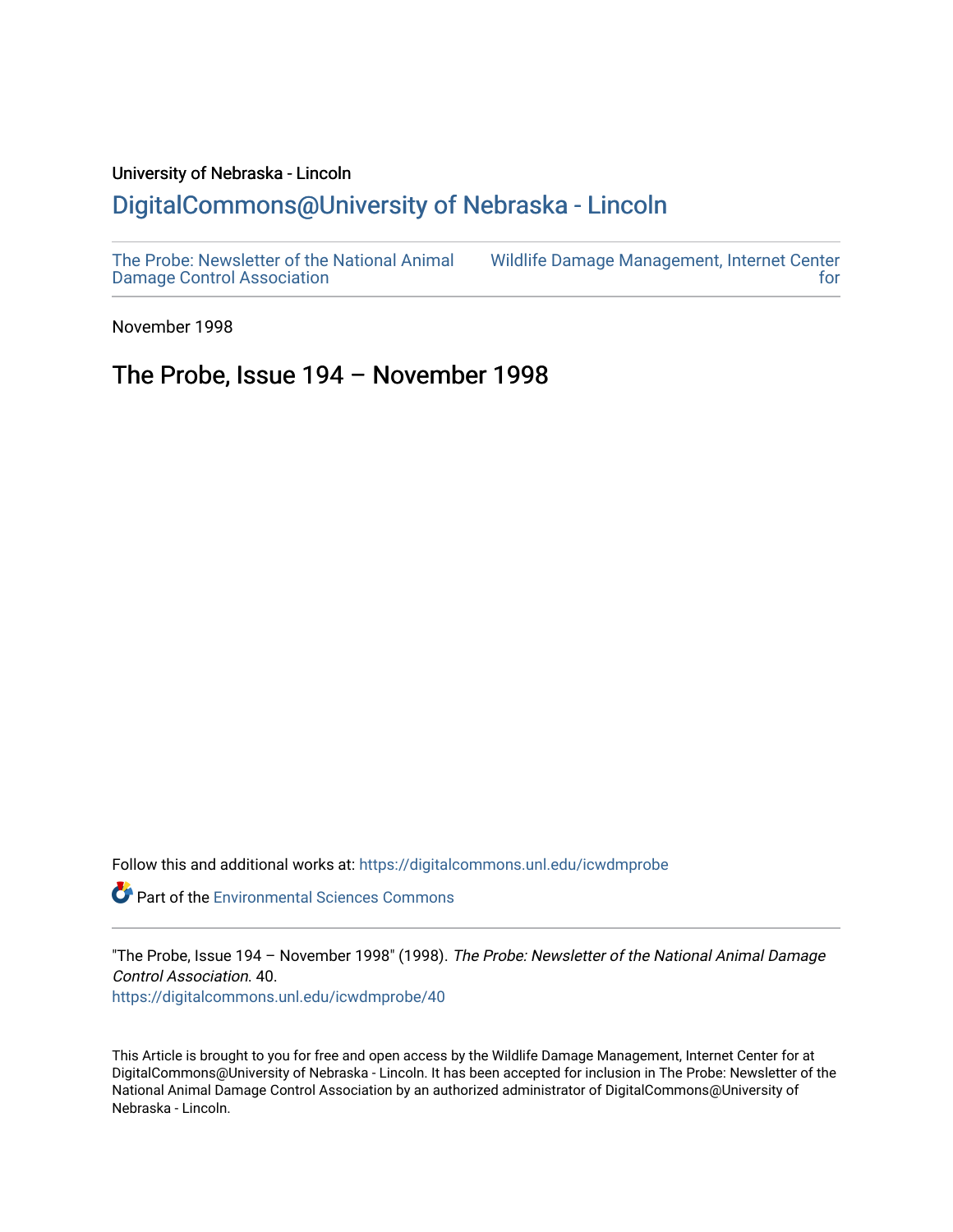**VOVEMBER 1998** 

**ISSUE 19** 

# **Managing Wolf Predation on Livestock in Idaho Since Reintroduction:** wildlife services **Program Perspective and Summary**

*Layne R. Bangerter, District Supervisor, USD A, APHIS, Wildlife Services, Boise, Idaho; George E. Graves, Assistant State Director, USD A, APHIS, Wildlife Services, Boise, Idaho, and NADC A Northern Rocky Mountains Regional Director*

S keletal records indicate that Rocky Mounta<br>gray wolves existed in Idaho for over 2000  $\Gamma$  keletal records indicate that Rocky Mountain years, the more dense populations being distributed in the east-central portion of the state. In 1915, Congress directed U.S. Government trappers to "control wolves and coyotes" to boost meat production during World War I. As a result, wolves were thought to have been extirpated from Idaho in 1925. Although scattered reports of wolf sightings occurred over the years, the U.S. Fish and Wildlife Service (FWS) listed the Rocky Mountain gray wolf as endangered in 1973. Several years prior to the 1995 reintroduction of gray wolves to Idaho, most Federal and State biologists, conservation and environmental groups, and politicians agreed that if wolf recovery was to be successful, wolf predation on livestock must be addressed. Therefore, wolf control was recognized as a vital, integral, and necessary part of responsible wolf management and was

implemented in the Final Special Rules (50 CFR 17.84 (i)) which governed the reintroduction of wolves in central Idaho. Wildlife Services (WS), a program within the U.S. Department of Agriculture's Animal and Plant Health Inspection Service, was charged with the responsibility of responding to reported wolf predation on livestock and for carrying out all control actions. Factors such as 1) WS' experience and background

in evaluating predation by black and grizzly bears, mountain lions, coyotes, and other predators, 2) WS' knowledge of predator behavior and ecology, and, 3) WS' ability to efficiently work in remote areas; all were important considerations in assigning WS this responsibility.

In 1990, an Interim Wolf Control Plan was developed by the FWS in coordination with the State Departments of Fish and Game and Agriculture in Montana, Wyoming, and Idaho. This plan, along with Final Special Rules (50 CFR 17.84 (i)) provide guidance and direction to WS in responding to wolf depredation investigations and control actions. Idaho WS introduced its specialists to wolf issues,

policy, and procedures, and immediately began developing professional relationships with FWS endangered species managers and law enforcement personnel, the Nez Perce Tribe, the Wolf Education and Research Center, and other special interest groups. Experienced and qualified wolf handlers, veterinarians, forensic experts, and Federal wolf managers were invited to train and instruct Idaho WS Specialists about current and acceptable methods of capture, equipment, telemetry technology, chemical immobilization, and wolf behavior. After the initial training, five to six specialists who were

located in areas that would likely experience wolf activity were provided additional training.

These specialists have equipment to capture, immobilize, and radio-collar wolves. Additionally, WS fitted one of its aircraft with telemetry equipment to locate and track collared wolves and aid in control actions.

In January 1995,14 adult wolves from Alberta, Canada were released into the River of No Return Wilderness Area of central Idaho as part of an "experi-

mental, nonessential" population. One year later, another 20 wolves from British Columbia, Canada were released in other remote areas of the state. All wolves were radio-collared prior to release. The Nez Perce Tribe was designated by the FWS as the agency responsible for managing the wolves (e.g., monitoring radio-collared wolves, recording pack size and counts, and disseminating information within Idaho). This arrangement occurred after the Idaho Legislature refused to adopt the Federal wolf management plan, thus precluding involvement of the Idaho Department of Fish and Game. The FWS retained policy administration and enforcement authority.

Wildlife professionals understand that it is not possible to detect all instances of wolf predation on livestock in the State. A study conducted in southem Idaho determined that only a fraction (5- 20%) of the total domestic sheep predation attributable to *Continued on page 7, col. 1*

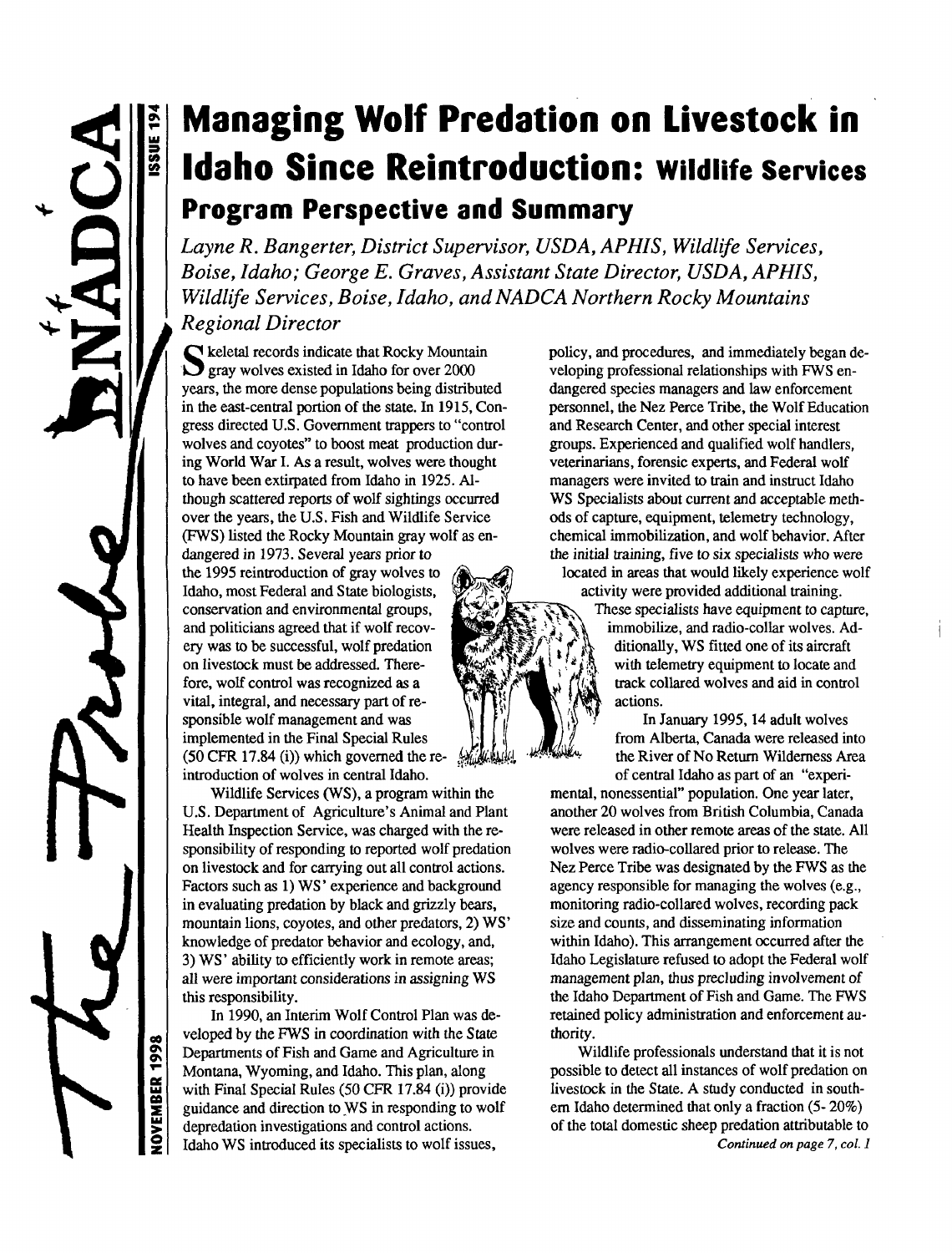# **CALENDAR OF UPCOMING EVENTS**

**November 12-13, 1998: Workshop - Alien Species Databases: Gap Identification and Use Strategies, Hilton Hotel, Las** Vegas, NV. For further information, see website http://nas.er.usgs.gov/conference , email Dick Ridgeway at <rlridg@ixnetcom.com>, or call Steve Yaninek at (202) 401-6702.

**November 17-19, 1998: Annual Meeting of Western Coordinating Committee - 95, "Vertebrate Pests of Agriculture, Forestry and Public Lands," Circus Circus Hotel,** Reno, Nevada. An informal meeting, designed those involved in research, extension, teaching, and regulatory activities related to wildlife damage management to share information in an informal setting as well as coordinate research and plan for future needs. Those planning to attend should RSVP by Nov. 6. Registration fee, approx. \$30. Contact: Dr. Desley Whisson, chairperson, phone (530) 754-8644, or email <dawhisson@ucdavis.edu>.

**December 6** - **9,1998: 60th Midwest Fish and Wildlife Conference, Hyatt Regency Hotel, Cincinnati, Ohio.** Conference theme: "Reflections on a Century of Accomplishments." For further information, contact Dave Risley at (614) 265-6331, or see web site:

<http://www.dnr.state.oh.us/odnr/wildlife/workshops/midwest>

**January** 31 - **February 3,1999: Fifth Annual Wildlife Control Technology (WCT) Instructional Seminar, Imperial Palace, Las** Vegas, **NV.** For further information, contact Lisa at (815) 286-3039.

**March 17,23,** & **25,1999: Vertebrate Pest Control Workshops, California** (Salinas, Ontario, and Sacramento, respectively). Co sponsored by\_Vertebrate Pest Council and Pesticide Applicators Profes--sional Assoc. (PAPA). Three one-day workshops providing basic information and pesticide applicator certification credits, covering bird, rodent, and predator damage control techniques. For further information, contact Dr. Desley Whisson at (530) 754-8644, or visit web site <http:// www.davis.com/~vpc/welcome.html>.

**April 27-29,1999:14th Great Plains Wildlife Damage Control Conference and Feral Swine Symposium. Holiday Inn, Manhattan, Kansas.** Conference theme: solving conflicts between people and exotic wildlife. See "Call for Papers" in this issue of **The PROBE.** Sponsored by USGS-Kansas Fish & Wildlife Research Unit, KSU Research & Extension, APHIS-Wildlife Services, and Kansas Dept of Wildlife and Parks. Con-



tact: Charles D. Lee, phone (785)532-5734, fax (785) 532-5681, email <clee@oz.oznet.ksu.edu>.

**May 9-13,1999: Bird Strike Committee USA / Bird Strike Committee Canada, Delta Pacific Resort & Conference Center, Richmond, British Columbia.** For information on call for papers, registration, and field trips contact: Bruce MacKinnon, Transport Canada, phone (613) 990-0515, or email <mackinb@tc.gc.ca>. Exhibitors wishing to display products should contact Jeff Marley at Margo Supplies Ltd., phone (403) 652-1932. Book hotel rooms prior to Feb. 8 by calling (800) 268-1133.

**May 23-27,1999: North American Aquatic Furbearer Symposium, Mississippi State University, Starkville, Miss.** Presentations (papers and posters) will be given on ecology, economics, human dimensions, policy issues, population estimates, or techniques related to aquatic and semiaquatic furbearers (beaver, mink, otter, nutria, muskrat, and raccoon). A variety of field trips to view local historical, ecological, and wildlife management areas are planned. Peer-edited symposium proceedings containing full papers and poster abstracts will be published. For conference information and registration forms, visit website at: http://www.cfr.msstate.edu/ naafs/naafs.htm, or contact Richard B. Minnis, MS Coop. Fish & Wildlife Research Unit, phone (601)325-3158.

**June 28-Juiy 2,1999: 2nd International Wildlife Management Congress, Hungary.** To include a plenary session "Issues in Wildlife-Human Conflicts." Contact Dr. E. Lee Fitzhugh, Extension Wildlife Specialist, UC Davis, phone (530) 752-1496, email <elfitzhugh@ucdavis.edu>.

## **California Votes on Trap Ban**

On November 3, Californians will vote on an initiative measure that would essentially ban all uses of leghold traps in the state. Placed on the ballot by a consortium animal rights and humane organizations, "Proposition 4" if passed will also amend the state's Fish and Game Code to make fur harvest and commerce in fur of trapped mammals illegal. Further, it would ban the use of Compound 1080 and sodium cyanide, which are registered and used solely by Wildlife Services personnel in California in the Livestock Protection Collar and the M-44 device, respectively. As of mid-October, the organized opposition to this initiative had fallen far below initial goals in raising funds to conduct an effective campaign to defeat this measure.

### **NADCA Presidency To Be Resolved**

As of this writing, a decision to fill the remaining term of NADCA President has not been finalized. Treasurer Grant Huggins is coordinating communication among Executive Committee members and three potential candidates, each of whom has agreed to accept such an appointment if so asked by the Executive Committee. It is hoped that this vacancy will be resolved by early November. Look for an announcement in the December issue of THE PROBE.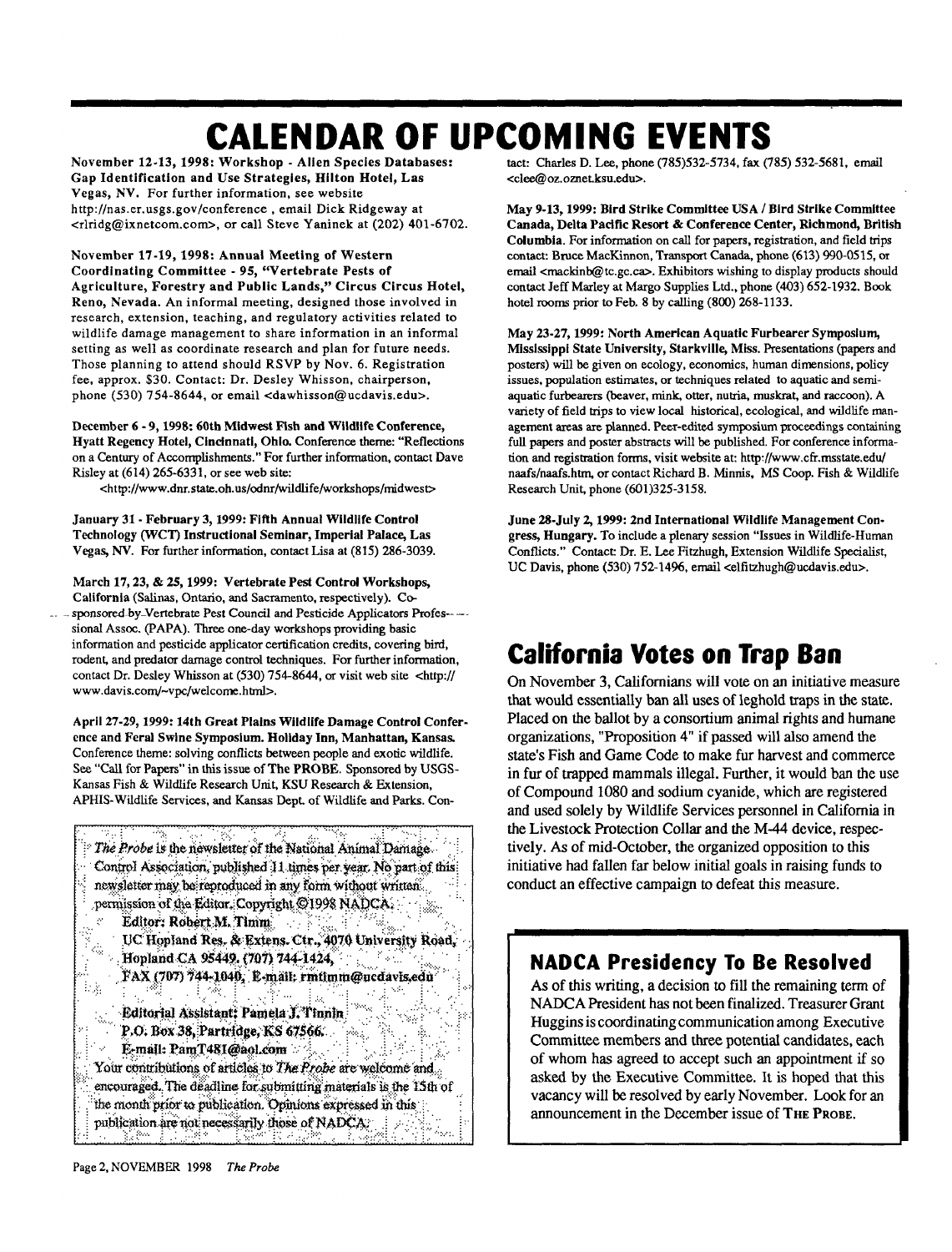# **Book Review by Stephen Vantassel, NWCO Correspondent**

*"Nuisance Animals: Backyard Pests to Free-Roaming Killers" By John Trout, Jr. Midwest Publishing, 1997. 192 pages softcover (\$14.95)*

Mr. Trout has provided the reading public with an informa-tive and readable book on the issue of animal damage control. His perspective on the issues relating to wildlife damage flows from a decidedly conservationist philosophy. I derived great pleasure in reading the thoughts of someone whose beliefs so closely mirror my own. Mr. Trout correctly contends that humans have a responsibility to care for wildlife. However he is in no way an animal rights activist. He tells us that he has hunted, trapped, and even raised animals. He also seems to have a background in biology. So, unlike other books on animal damage, this author can speak from personal experience about the financial losses that can occur from wildlife.

The opening chapter establishes the issues and causes of our current problems with wildlife damage. The simplistic answer is that urban sprawl and the resultant loss of habitat is the reason for wildlife damage. Fortunately, our author isn't that simplistic. He notes that various successes of wildlife management have actually increased animal populations and the resultant damage. For example, at the turn of the century America had about 500,000 deer. Today the figure approaches 20 million. (To those who claim that this the result of urbanization in that deer benefit from urbanization— remember that of recent conservation practices, most if not all are attributable to sportsmen and are also part of the reason).

Mr. Trout then moves to illustrate the scope of the animal damage problem. Chapter two systematically presents a great deal of statistical information on the damage caused by wildlife. Anyone interested in confronting A/R extremists need the information found in this book. A brief reading will demonstrate the fact that humans and animals really can't "just get along" because the conflicts are too great. Mr. Trout should be commended for his work in compiling this research. Unlike other government statistics, animal damage stats are not universally gathered. So Mr. Trout had to contact a variety of states and agencies to compile the stats. One interesting piece of data was a table that lists the top three predators causing damage according to each state. The table also tells you what the top two targets of those predators are.

Chapter three discusses general responses and strategies to wildlife damage. The usual resources are discussed, such as the Federal ADC program, now called Wildlife Services, and extension programs. What makes this chapter special is that this author actually talks about nuisance trappers. He provides a brief insight into NWCO activities listing even more statistics. I also need to commend Mr. Trout for raising the issue that the decline of fur trapping bears at least some responsibility for the nuisance trapping industry. On a side note, I just want to exhort state biologists and officials: If you are concerned over the rise of NWCOs, then be sure to look in the mirror. The increasing regulation of fur trapping has helped nail the coffin of the fur

industry. One need only to look at Massachusetts to see the reality and truth of this statement. These regulations have also cost jobs.

The middle portion of the book discusses problems and resolutions to wildlife damage. He organizes the chapters around animal classification, such as *Birds & Wildlife, Carnivorous Animals, Hoofed Animals,* and finally *Rodents and Other Mammals.* The sections provide helpful information on damage identification and possible damage solutions. Unfortunately, the information is often too general to provide a great deal of help for homeowners. I got the impression that the book was written more for farmers and rural readers than Joe Sixpack living in urban or suburban America. There is little to no trapping information contained in the book. However, Mr. Trout does give some information on electric fences that readers may find useful. I think instruction on electric fences is one area of research that needs either more development or more publicity for us NWCOs. I also appreciated the tips on differentiating woodchuck damage to a garden from other animals. One final comment on this section is that Mr. Trout covers solutions to damage caused by some rather unusual animals, such as wild pigs and elk.

Mr. Trout dutifully covers the dangers of wildlife diseases. The comments are brief and too the point. He covers nine of the most recognizable and arguably the most common diseases. Most readers of THE PROBE will be aware of these issues, but as always it never hurts to get a reminder.

The final chapter addresses wildlife management. But Mr. Trout takes a different approach. Rather than telling us how to ravage our landscape to reduce animal populations, he gives advice on how to create habitat for wildlife. In this way, Mr. Trout highlights the differences between animal activists and conservationists. Activists see killing an animal as a problem. Conservationists see killing an animal as a resource and opportunity. When people know that they can resolve a problem with lethal control, when things get out of hand, then perhaps people will be more willing to take risks and set aside habitat for wildlife.

I found it difficult to give an animal damage control grade to this book because it didn't seem to provide the level of howto information that I would have like to have seen. I saw it more as a practical/philosophical approach to the issues of animal damage control. If you buy this book looking for how-to information on controlling x species, I think you will be disappointed. For that reason, I have to give the book a grade of "C." However, if you want a book that will help you understand issues in animal damage control and general strategies to resolve conflicts, I would give a grade of "B+." I think that educators looking to teach their students about the economic

*Continued on page 6, Col. 1*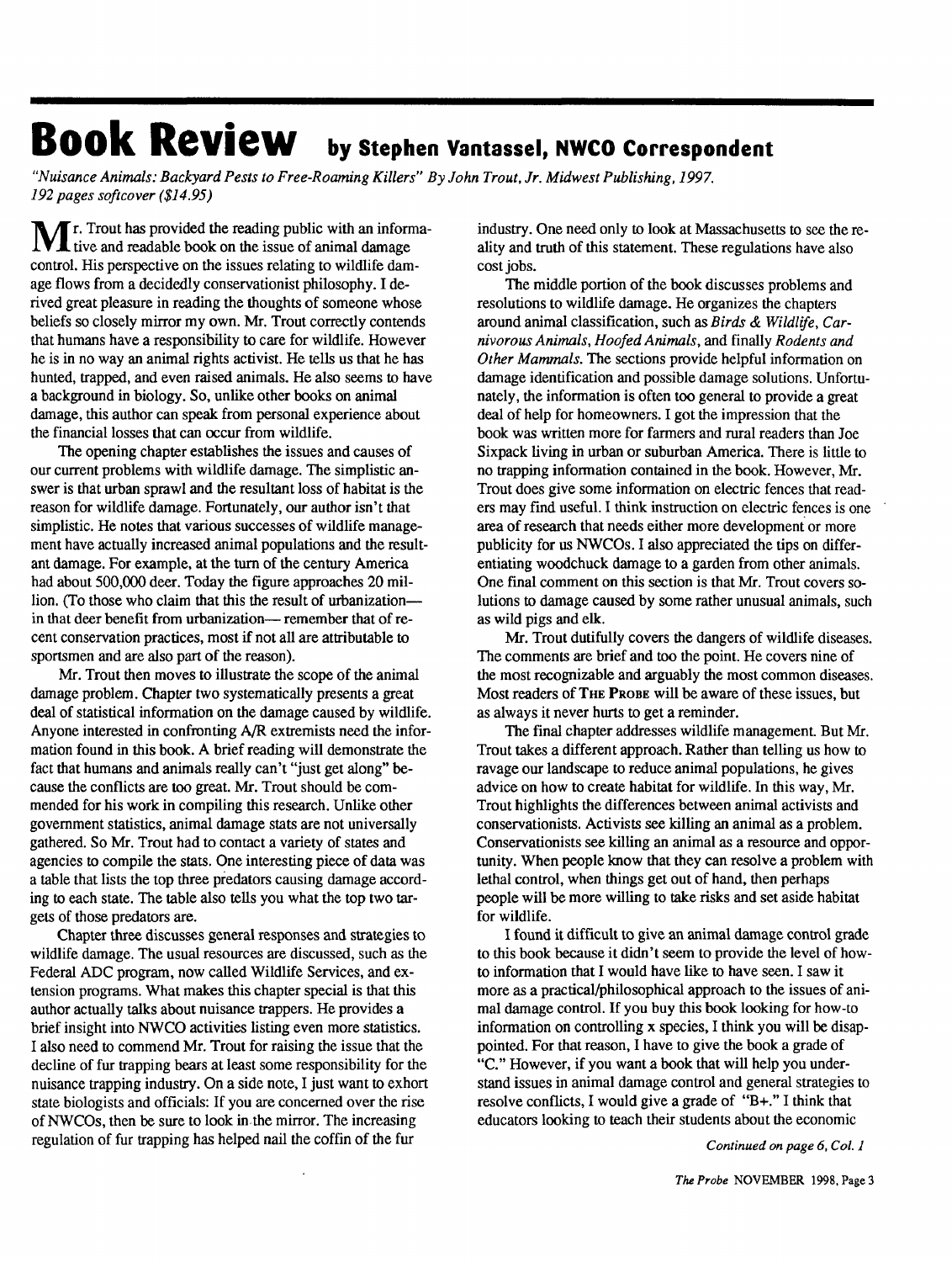# **Record Attendance at Bird Strike Committee-USA Meeting**

Wednesday, June 17, 1998, was a bad day to be a bird in downtown Cleveland, Ohio. About 320 aviation officials, biologists, engineers and military personnel gathered at Burke Lakefront Airport and a nearby gull colony, in the shadow of the Rock and Roll Hall of Fame, to observe 20 demonstrations of products and techniques to control birds at airports. It was a definite "Rockin' Robin" kind of day as birds on the Lake Erie waterfront were subjected to harassment by avian tear gas, radio-controlled model aircraft, herding dogs, falcons, assorted pyrotechnics, automated propane exploders, helium-filled balloons, distress calls, radar tracking and various traps. Northern Ohioans watching the evening news were given a short-course in bird control as all 3 major TV stations provided excellent coverage of the conference.

The Wednesday field trip was only one of the highlights of the eighth annual meeting of Bird Strike Committee-USA (BSC-USA) on June 16-18. In addition to the field trip, 25 technical papers were presented on topics related to reducing wildlife collisions with aircraft. Fourteen companies exhibited their wildlife management products. A military/civil training session was also held for wildlife management on airports.

BSC-USA, founded in 1991, is directed by an 8-person steering committee (see below). Committee members are selected by their agency or group for 2-year terms. The goal of BSC-USA is to increase communication and professionalism among the diverse groups dealing with wildlife issues on airports, and the 1998 meeting appeared to be highly successful in this regard.

Attendance at BSC-USA meetings has been steadily increasing (125 in 1995,175 in 1996,275 in 1997 and 320 in 1998). The 1999 meeting promises to be even bigger and better as it will be held jointly with Bird Strike Committee Canada on May 9-13 at Vancouver International Airport, British Columbia. If you are interested in learning more about wildlife damage control opportunities and techniques for airports, please plan to attend the Vancouver meeting. Contact Bruce MacKinnon at Transport Canada (613-990-0508; mackinb@ tc.gc.ca) or look at our web page (<http://www.lrbcg.com/ nwrcsandusky>www.lrbcg.com/nwrcsandusky) for more information on the meeting.

#### **BSC-USA Steering Committee Members (1998)**

- Richard Dolbeer, (Chair), USDA/APHIS, 6100 Columbus Ave., Sandusky, OH 44870 (419-625-0242)
- Tom Hupf, (Vice Chair), FAA Tech Center, ACT 434, Atlantic City Intl Airport, NJ 08405 (609-485-5841)
- Ron Merritt, (Sec/Treas), Geo-Marine, 8317 Front Beach Rd, Panama City Beach, FL 32407 (850-230-5919)
- Eugene LeBoeuf, USAF BASH, 9700 Ave G, SE, Bldg. 24499, Kirtland AFB, N 87117 (505-846-5679)
- David Arrington, USAF BASH, 9700 Ave G, SE, Bldg. 24499, Kirtland AFB, NM 87117 (505-846-5674)
- Edward Cleary, FAA, AAS 317,800 Independence Ave., SE, Washington, DC 20591 (202-267-3389)
- Paul Eschenfelder, Air Line Pilots Assoc., 16326 Cranwood, Spring, TX 77379 (281-370-3925)

Laura Henze, USDA/APHIS, 463 West St., Amherst, MA 01002 (413-253-2403)

### **Wildlife Strike Facts**

#### *DID YOU KNOW THAT?*

- *Over 300 people have been killed world-wide as a result of bird strikes.*
- *Wildlife strikes cost U.S. aviation over \$300 million/year, 1992-1996.*
- • *About 3200 bird strikes were reported for US. civil aircraft in 1997. Over 2 \$00 bird strikes/year are reported by the U.S. Air Force.*
- *An estimated 80% of bird strikes to U.S. civil aircraft go unreported.*
- *Gulls (31%) and waterfowl (12%) were the most commonly reported birds struck by U.S. civil aircraft, 1992- 1996.*
- *Over 300 civil aircraft collisions with deer were reported in the U.S., 1991-1997.*
- *A 12-lb Canada goose struck by an 150-mph aircraft at lift-off generates the force ofal,000-lb weight dropped from a height of 10 feet.*
- *Starlings are "feathered bullets", having a body density 27% higher than herring gulls.*
- *Since 1991, at least 14 peregrine falcons and 20 bald eagles (rare/endangered species) have been struck by civil aircraft in the U.S.*
- *The non-migratory Canada goose population in the U.S. has more than tripled since 1987.*

 $\mathbb{Z}^{\mathbb{Z}}$  .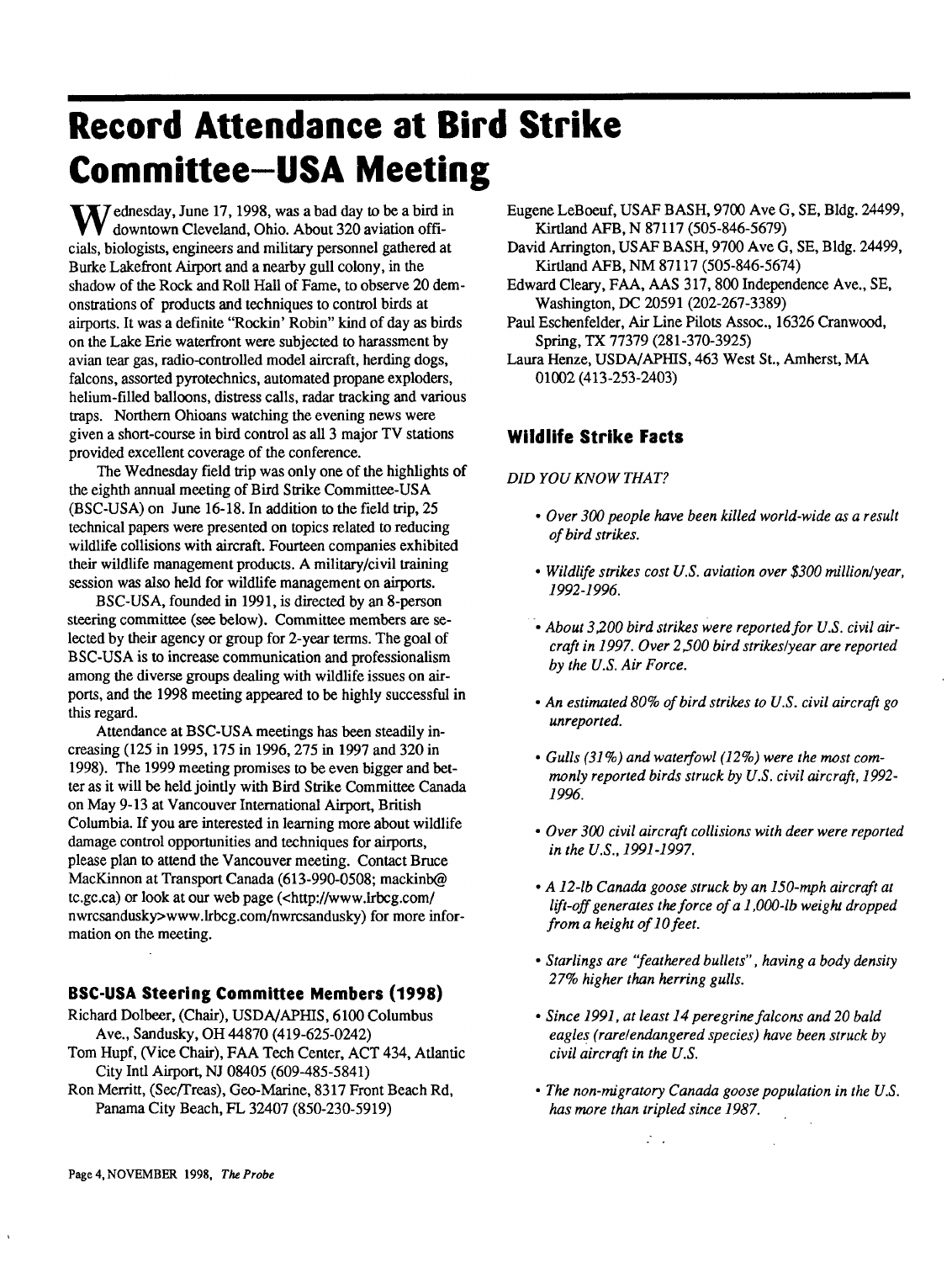# **Bird-Strike Committee -USA Abstracts**

*ADVICE TO FLIGHT CREWS CONCERNING THE WILDLIFE HAZARD TO AIRCRAFT*

*Paul Eschenf elder, Air Line Pilots Association, Herndon, VA* Since 1995, in North America and Europe, 4 large aircraft have been destroyed and over 70 people killed by collisions with birds. Currently no air carrier world wide has any advice of any nature for its crew members on how to deal with this public safety hazard, nor are they required to do so by any regulatory agency. With the cooperation of the U.S. Air Force, Transport Canada, the U.S. Department of Agriculture and the FAA, the Air Line Pilots Association has developed advice on avoiding this hazard for its members. This generic advice is applicable to all types of aircraft and crew experience levels.

#### *THE AVIAN HAZARD ADVISORY SYSTEM USING NEXRAD WEATHER RADAR*

*Maj. Thomas J. Donalds, Headquarters Air Combat Command, Flight Safety, Langley AFB, VA*

The Air Combat Command (ACC) Bird Hazard Working Group (BHWG), in conjunction with Geo-Marine Inc., has developed a system to use NEXRAD weather radar data, weather forecasts, and known bird distributions, to identify bird hazards to military aircraft conducting low altitude,

high-speed training, and pro-

vide aircrews with hazard advisories.

Although only about 20 percent of all Air Force bird strikes occur during low-level training, they account for 65 percent of the total bird strike damage cost, or approximately \$25 million (US) annually. Currently, the only bird hazard information available to ACC aircrews is based on historical data which is very general in nature. The Avian Hazard Advisory System (AHAS) was designed to pinpoint actual bird movement to allow for more effective risk management. Phase I of AHAS implementation, the demonstration and validation phase, will be conducted during the fall 1998 migratory season in the Northeast U.S. The proposal for phase II will expand coverage to the entire East Coast of the U.S. in 1999. Although this system is designed for bird avoidance during low-level military training, there are numerous applications including monitoring migration on or near commercial airports and traffic patterns, and non-aviation related wildlife studies.

#### *APPLICATION OF RADAR TECHNOLOGY FOR BIRD STRIKE HAZARD WARNING*

*Joseph Bruder and Michael Wicks, Air Force Research Laboratory, Sensors Directorate, Rome, NY; Vincent N. Cavo, Research Associate for Defense Conversion, Rome, NY* Bird strikes to civil aircraft reported annually to the FAA exceed 2,200, and estimated losses exceed \$200 million annually. Recent military crashes attributed to bird strikes include a NATO AW ACS in Greece and a Belgian C-130 in the Netherlands in July 1996 and a USAF AW ACS aircraft in Alaska in September 1995. Primary haz-

*Continued in col. 2*

*The Editor thanks the following contributors to this issue: Layne Bangerter, Richard Dolbeer, George Graves, and Stephen Vantassel. Send your contributions to* The PROBE, *4070 University Road, Hopland, CA 95449.*

- D -

ards to commercial aircraft, as well as to many military aircraft, are in the takeoff and landing zones. Currently, bird hazard monitoring at civil and military airports is limited to visual detection, with no capability to monitor bird presence in take-off and landing approach zones. Airport surveillance radars, such as the ASR-9, have sufficient sensitivity to detect birds in the vicinity of airports. However, in their present configuration, the radars have intentionally reduced sensitivity within 15 nautical miles of the airport to eliminate clutter such as birds. By using a higher sensitivity channel, such as available in the planned weather signal processor modification to the ASR-9 radar, bird detection as well as weather detection can be achieved. However, the large number of potential bird detections, along with the divergent and erratic bird flight paths, exceeds the capability of presently available radar trackers. Also, bird activity is rather difficult to detect on conventional radar displays and is easily confused with ground clutter. With the greatly increased capability of low-cost computers and digital storage, digital time-lapse processing can display 1 hour of bird detections in a few seconds (similar to time-lapse weather displays). This accelerated time-lapse display makes it easy to distinguish between bird detections, clutter, and aircraft. The addition of the time-lapse digital display capability to current airport surveillance radars would enable airfield controllers and bird control

personnel to observe birds flying on or in the vicinity of airfields. The Air Force Research Laboratory is implementing digital timelapse processing on a low cost computer. This, as well as future research, is aimed at including a multiscan area MTT (scene change detection) operating in an accelerated time lapse mode (for operator viewing), which would overcome the limitations of conventional radar trackers for bird hazard warning. When operated in conjunction with conventional trackers, a scene change detection system would provide more complete coverage, including detection of both slow moving targets (birds) and tangentially moving aircraft, which are rejected by conventional MTI processors. A series of experiments, both in-house and at operational sites, are planned for the next 3 years. In these experiments, a PC based signal and data processing unit, designed to operate independently from the conventional processing chain, will be used to detect bird activity (while rejecting ground and weather clutter) and to warn operators about potential bird hazards. These experiments are planned using AFRL Surveillance Facility ground radars in Rome, NY and air traffic control radars at the FAA Technical Center in Atlantic City, NJ. Results from these experiments will be documented and recorded on video tape for distribution to potential users.

#### *THE USE OF DNA SEQUENCING IN THE IDENTIFICATION OF BIRD STRIKE REMAINS John Allan, Central Science Laboratory Bird Strike Avoidance Team, SandHutton, York, United Kingdom*

Engineers and bird controllers need to know which species of birds are being struck by aircraft. This allows the levels of damage to be related to bird weight, and bird management to be targeted at the right species. Traditionally, identification has been achieved by visual comparison of whole feather remains or microscopic examination of feather structures. If the feather remains are limited, or if only blood smears remain, identification to species may not be possible. CSL has been developing the use of DNA sequences from the cytochrome-b

*Continued on page 6, col. 1*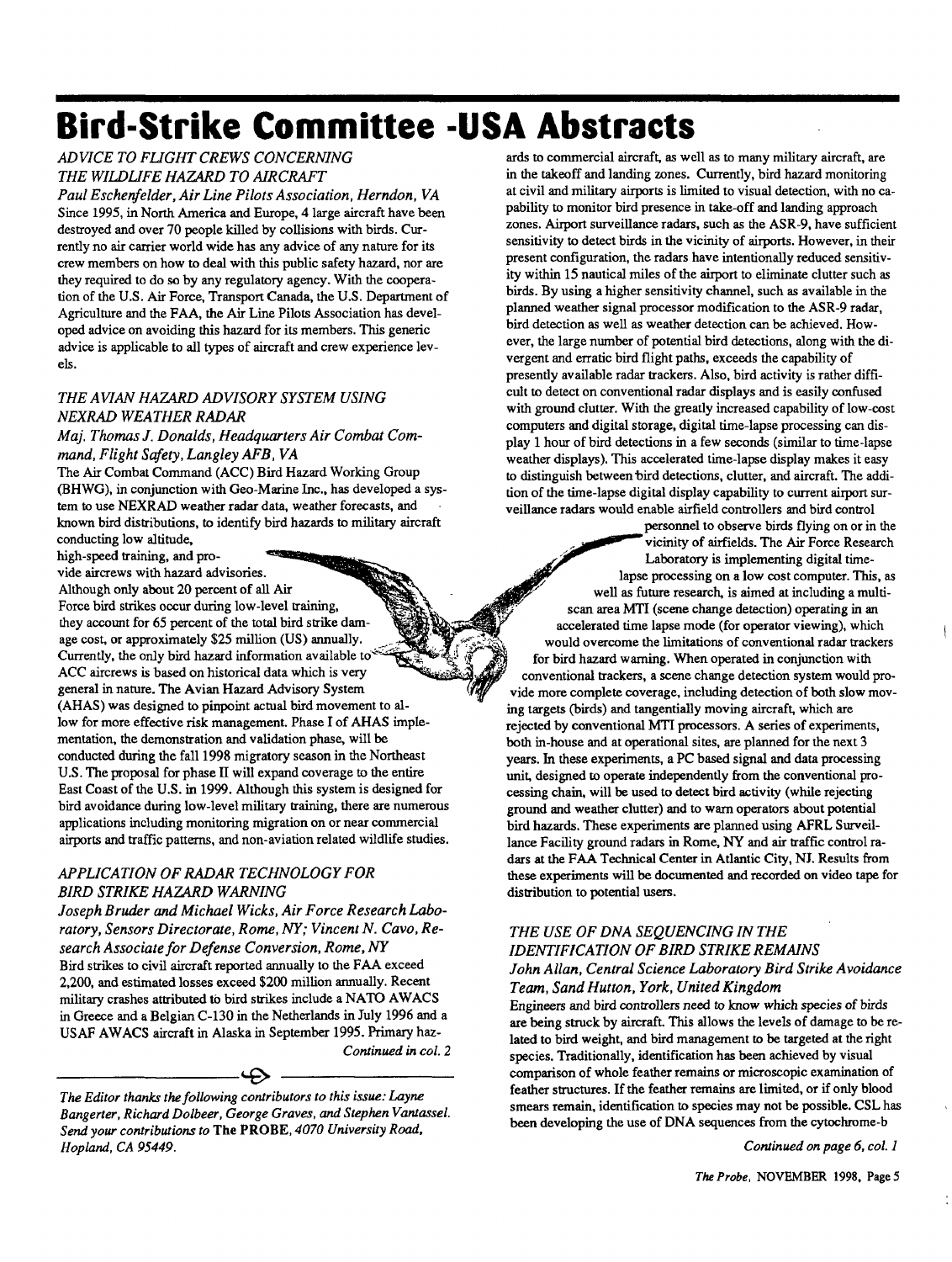## *Continued from page 5, col. 2* **Bird-Strike Committee -USA Abstracts continued**

gene for bird-remains analysis. Comparison of material from bird strike incidents with library sequences shows that a match of 97-99% is possible if a sequence from the same species or a congeneric species is available. Birds from the same family give matches of 87-95%. More distantly related species cannot be matched reliably. Thus, for this technique to be successful, a library of sequences of commonly struck species needs to be developed, so that there are at least examples of the family, and preferably the genus, of birds likely to be struck. This system has the advantage that it works on any organic material that contains DNA and gives precise specific identification if the DNA sequence is in the comparison library (double blind tests of unknown material were 100% successful). The disadvantage is the cost required to set up the comparison library. We estimate that around 100 sequences would be required to cover the families of birds commonly struck in Europe at a cost of around \$15,000. Individual samples would then cost around \$150 each to process.

#### *AIRFIELD VEGETATION MANAGEMENT*

*Wayne Fordham, HQ AFCESA/CESM, Tyndall AFB, FL* Management of vegetation, especially turf grass, is a critical factor to reduce bird activity for safe airfield operation. The U.S. Air Force (USAF) now requires (AFI91-202) that grass on airfields be maintained at 7-14 inches tall. Waivers to this requirement ar possible only when approved by the USAF Bird Aircraft Strike Hazard (BASH) Team.

#### *Continued from page 6, Col. 1*

# **Vantassel Book Review**

impacts of animal damage should definitely use this book. It is readable and contains real life accounts of the author's losses to animal damage.

The book has been professionally printed and compiled. Photos and line drawings are clear. Most enhance the writing, while a few are little more than window dressing. The book also comes with an index and a two-page appendix of government and private wildlife organizations. You can obtain a copy of this book by sending \$14.95 plus \$3 shipping and handling to: Midwest Publishing, 6299 Fol-Degonia Rd., Tennyson, IN 47637 (Indiana residents add 5% sales tax). You can also order the book by credit card by calling (812) 567-8948.

Stephen Vantassel Wildlife Removal Service Inc. 340 Cooley St. Springfield, MA 01128 Admin@wildliferemovalservice.com http://www.wildliferemovalservice.com

© 1998 Stephen Vantassel

*HABITAT MANIPULATION AND USE OF GROUND PREDATION IN REDUCING INCIDENCE OF RAPTORS IN THE RUNWAY AREA Don Pitts, 7 CES/CEVAN, DyessAFB, TX*

Using habitat manipulation which not only discourages bird populations but also attracts ground predators which compete with raptors is the most effective BASH technique in the Great Plains regions where raptors represent as many as 50% of all bird strikes and are virtually always the most dangerous. Evaluation of available natural ground predators which do not themselves become wildlife strike candidates is an integral part of a BASH survey, and enhancing habitat for these competing predators can greatly reduce raptor incidence and therefore hazard over the runway area.

### *CONSTRUCTED WETLAND TREATMENT SYSTEMS WHICH DO NOT ATTRACT WATERFOWL*

#### *James Higgins, Soil Enrichment Systems, Inc., Vaughan, Ontario, Canada*

Airports generate large amounts of runoff due to precipitation. Major contaminants in this runoff are small amounts of various aircraft fuels, dirt and debris, salts, and oil/grease, as well as (in colder weather) surface de-icers, and the glycols used for aircraft de-icing and anti-icing. All the pollutants found in airport runoff can be treated and removed to low levels in a well-designed constructed wetland system. Many airports in northern areas prefer to use urea for surface de-icing on runways and taxiways but are constrained from doing so because its use can lead to toxic ammonia nitrogen levels in runoff. Constructed wet: lands, in addition to achieving very high removals of glycol and other pollutants, can be designed to also remove this ammonia from runoff. There are two common forms of constructed wetlands used for pollution control: Free Water Surface (FWS) or marsh-type ones where water flows over the surface among wetland plants such as cattails and reeds; and Sub-Surface Flow (SSF) constructed wetlands where the wastewater flows below the normally dry surface of a substrate such as gravel from which the wetland plants grow. FWS wetlands can attract waterfowl, and this is a liability in the case of airports because of the danger of bird ingestion by jet engines. Since SSF wetlands do not involve open water areas, they are much less attractive to waterfowl. Additionally, SSF wetlands can be planted with types of vegetation which have little or no food or habitat value for waterfowl, and other tactics can be employed so that the wetland is unattractive to birds. A SSF constructed wetland system is being designed for Edmonton Interna-

tional Airport in Alberta, Canada. This presentation describes the proposed system, its expected glycol and ammonia removal properties, and how it will be designed to discourage waterfowl.

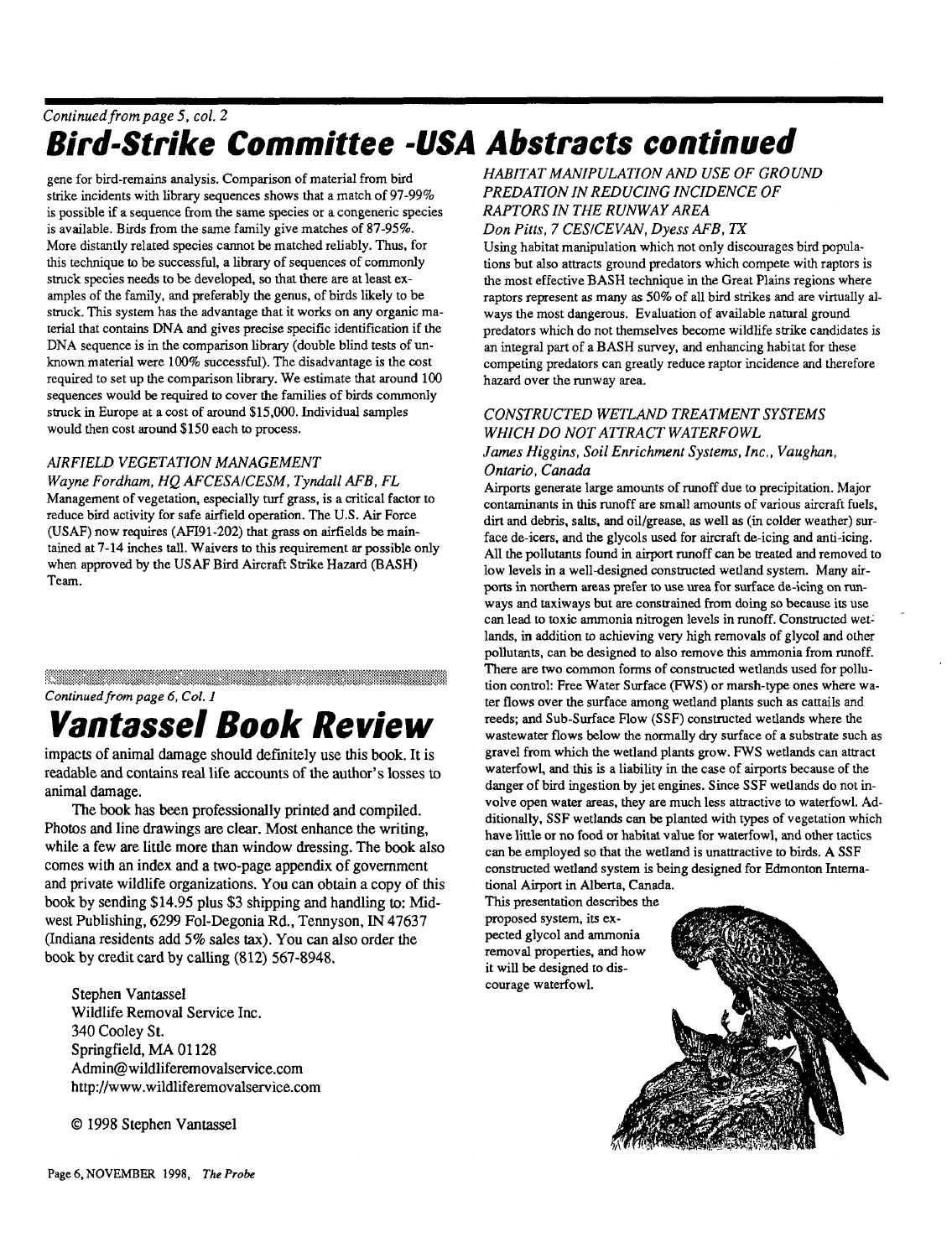## *Continued from page 1, Col. 2* **Managing Wolf Predation**

coyotes is reported or confirmed by WS (Connolly I992a,b and USDA 1996). Factors such as high summer temperatures, variable pack and prey size, habitat type, remoteness of grazing allotments, and timely notification of predation and response time are but a few of elements affecting the ability of specialists to confirm predation by wolves.

Wildlife Services Specialists confirm wolf predation on livestock only when there is significant physical evidence to do so. A typical investigation begins with conducting a field necropsy of the livestock carcass(es) to identify signs of subcutaneous tissue trauma, internal and external hemorrhaging, bite marks (measured for width, diameter, and penetration), and the extent of feeding on the carcass. Physical evidence found at or near the site such as wolf tracks, scat, and hair; blood, bone fragments, and soil disturbance are evaluated. Other evidence used to verify the presence of wolves include telemetry signals from collared wolves, wolf vocalizations, and confirmed sightings. Results of investigations are categorized as follows: 1) Confirmed - overwhelming evidence supporting predation by wolves, 2) Highly Probable - overwhelming evidence is incomplete, but circumstantial evidence is convincing, 3) Possible - unable to positively identify the predator species responsible, little or no physical evidence available, but wolves have been confirmed in the area at the time livestock were attacked or killed, and, 4) No Wolf Involvement - no evidence to suggest involvement by wolves.

A brief summary of reported wolf predation on livestock and subsequent investigations and findings for Idaho WS during Federal Fiscal Year (FY) 1995 through FY 1998.

#### *FY1995*

WS investigated two incidents of possible wolf predation on cattle. Wolf predation was not confirmed in either case.

#### *FY1996*

Six investigations of possible wolf predation were conducted. In two of the cases, wolf predation was confirmed. In the other four, wolf involvement was possible, but there was insufficient evidence to confirm wolf predation. WS captured two sub-adult male wolves. One wolf was translocated, and the other one died during control actions (wolf drowned). Thirty sheep and three calves were confirmed killed by wolves.

#### *FY1997*

WS responded to 10 complaints of wolf predation on livestock. Five were confirmed wolf depredations, and the other five were possible and/or unconfirmed. Twenty-nine sheep and one calf were confirmed killed by wolves. One sub-adult male wolf was legally shot by a rancher who witnessed the wolf killing one of his sheep on his private land.

#### *FY1998*

During FY 98, WS conducted 15 wolf depredation investigations. Of these, WS has concluded that wolves were not involved in seven of the 15 cases. For the remaining eight cases, four were confirmed wolf predation, and four were highly probable or possible, but lacking sufficient evidence for confirmation. Total confirmed livestock losses to date are five cattle killed and one injured, seven cattle unconfirmed but "highly probable," one calf "possible," five sheep confirmed, and four sheep unconfirmed but "possible." WS' control actions in response to confirmed wolf predation resulted in the capture and translocation of three sub-adult wolves from two packs.

#### **Conclusion:**

As the number of wolf depredation investigations and control actions has increased in Idaho, WS has noted a change in behavior of wolves in two packs. When specialists are limited to using only foothold traps for dealing with depredating wolves because of terrain, Special Rules, or other factors, it appears that some wolves are becoming trap-shy. This might make capture more difficult in the future. Thus, WS is seeking additional efficient methods to deal with wolves.

With Idaho's official count of wolf packs increasing from six breeding-pair packs in 1997 to a minimum of 10 in 1998, and with an increase of about 400% in depredation investigations since 1995, it is clear that WS will be devoting an increasing amount of resources to dealing with wolf predation on livestock. During the course of wolf recovery, WS Specialists who work with wolves have become more proficient in their skills, and relationships with the FWS, the Nez Perce Tribe, and other interest groups have improved steadily. Wolves have demonstrated that their behavior is often unpredictable, but it appears that wolves will be on the Idaho landscape well into the future.

#### **Literature Cited**

50 CFR 17.84 (i). Special rules - vertebrates (experimental, nonessential status rules for the reintroduction of gray wolves in central Idaho).

- Connolly , G. E. 1992a. Coyote damage to livestock and other resources, pp. 161-169 in Ecology and Management of the Eastern Coyote. A. H. Boer, ed. Univ. of New Brunswick, Fredericton, N.B., Canada.
- Connolly, G. E. 1992b. Declaration of Guy Connolly for United States District Court of Utah. Civil No. 92-C-0052A. USDA (United States Department of Agriculture). 1996. Environmental assessment on predator damage management in southern Idaho. Unpublished.